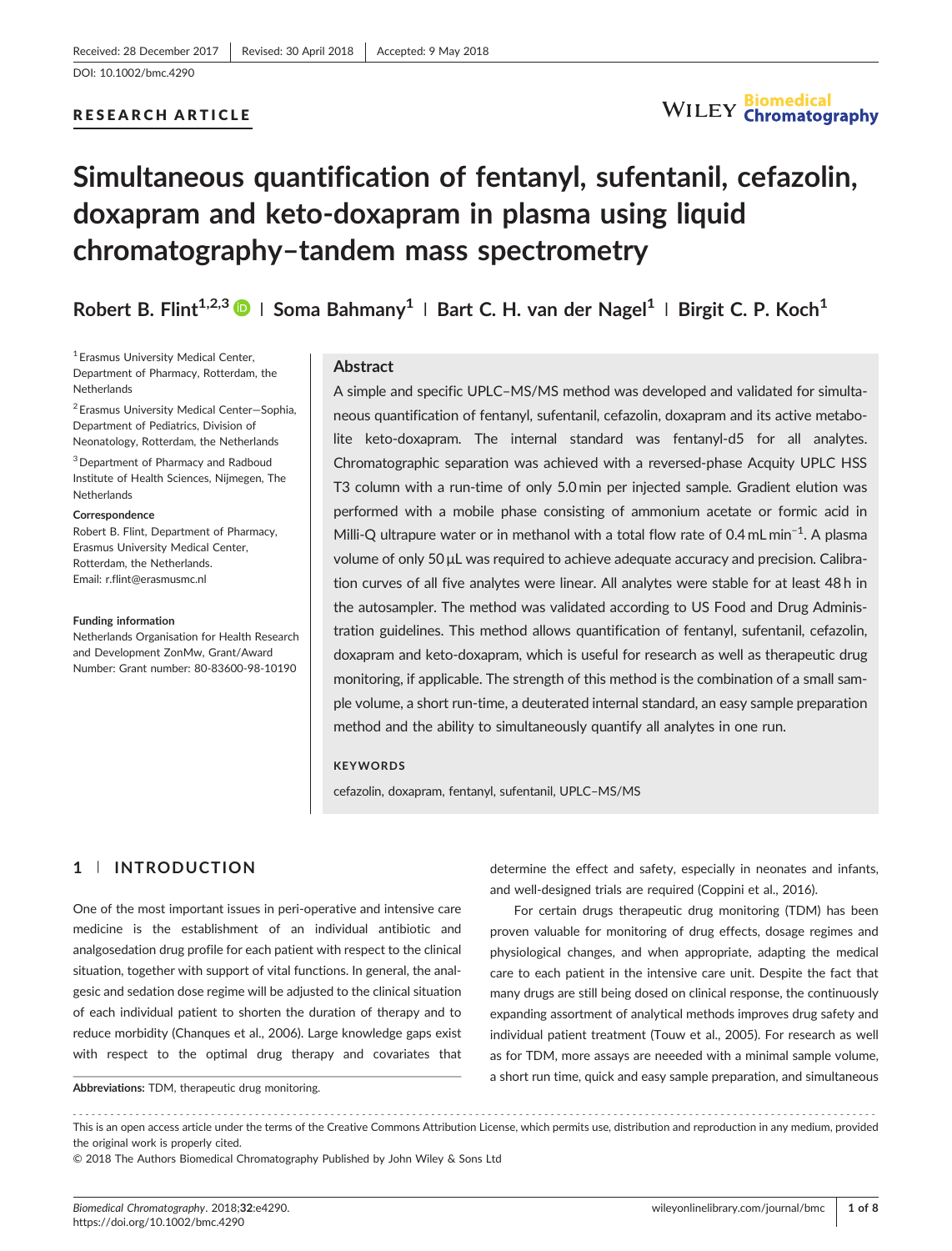# **2 of 8 | WILEY-Biomedical** FLINT ET AL.

measurement of multiple analytes. Simultaneous quantification in one assay allows quantification of multiple analytes in one sample without requiring extra sample volume, and allows to samples to be run containing different drugs efficiently in one assay‐run.

Evidence is sparse on the use of fentanyl, sufentanil, cefazolin and doxapram for certain pediatric age‐ranges and indications. Sufentanil, fentanyl and cefazolin are part of peri‐operative treatments for children. Furthermore, sufentanil and fentanyl are synthetic opioid analgesics widely used in clinical anesthesia and analgesia (Mather, 1983; Pacifici, 2015). Cefazolin is a first‐generation cephalosporin beta‐lactam antibiotic used for treatment of sepsis or life-threatening infections (McWhinney et al., 2010), where adequate individual dosing may be lifesaving. Doxapram has not been investigated sufficiently in children, despite its frequent and promising use in neonatal intensive care for treatment of apnea of prematurity (Flint et al., 2017, Flint et al., 2017; Pacifici, 2015; Prins et al., 2013).

This assay will aid future research to close the knowledge gaps on these four drugs, but may also be used for TDM if a target concentration range can be defined. As these four drugs are commonly prescribed and combined, we aimed to develop and validate a quick and easy analytical method for simultaneous quantification of fentanyl, sufentanil, cefazolin, doxapram and its active metabolite keto‐doxapram in human plasma by ultra‐performance liquid chromatography–electrospray ionization–tandem mass spectrometry (UPLC–MS/MS). We optimized the sensitivity of the assay so to minimize the required sample volume, which allows measurement of small volume samples, even from premature born infants.

# 2 | MATERIALS AND METHODS

#### 2.1 | Chemicals and reagents

Fentanyl, fentanyl‐d5 and sufentanil were purchased from Sigma Aldrich (Zwijndrecht, the Netherlands). Cefazolin was obtained from Santa Cruz Biotechnology (Heidelberg, Germany), doxapram from Selleckchem (Munich, Germany) and keto‐doxapram from Tractus (London, UK). Ammonium acetate was obtained from Sigma Aldrich (Zwijndrecht, the Netherlands). Methanol, acetonitrile and formic acid were purchased from Biosolve BV (Valkenswaard, the Netherlands). All reagents were LC–MS grade, which means at least 99% purity. Water was purified by using a MilliPore Advantage A10 system. Human drug‐free plasma was obtained from the blood donation center (Sanquin, Rotterdam, the Netherlands).

# $2.2$  | Stock solutions, calibration standards, quality control samples and internal standard

Stock solutions of doxapram and keto-doxapram were prepared at a concentration of 500 mg  $L^{-1}$  using methanol. The following substance stock concentrations in methanol were prepared: sufentanil at a concentration of 20 mg L<sup>-1</sup>; fentanyl at a concentration of 2 mg L<sup>-1</sup>; and cefazolin at a concentration of 5,000mg L<sup>-1</sup> using Milli-Q water. For each analyte two separate stock solutions were made with the same concentration, for calibration of standard samples and for quality control samples. Stock solutions were stored at −20°C, except the stock solution of cefazolin which was stored at 2–8°C. The calibration standard 8 and quality control (QC) high were made from the stock solutions with drug‐free human plasma. Calibration standards 1–7 and the lower limit of quantification (LLOQ) standard were prepared by serial dilution of calibration standard 8 with human plasma. QC medium and QC high samples were prepared the same way, using the other stock solution (QC high), which was diluted with human plasma. The concentrations of all calibration standards are given in Table 1 and the concentrations of the quality controls are given in Table 2. Calibration standards and quality control samples were stored as 50 μL portions in 1.5 mL Eppendorf tubes at −80°C prior to analysis. The internal standard was fentanyl‐d5, which was dissolved in a mixture of acetonitrile and methanol 1:1 at a concentration of 10 μg L−<sup>1</sup> . The internal standard working solution was stored at −20°C.

#### 2.3 | Sample preparation

A mixture of acetonitrile and methanol, containing 10 μg L−<sup>1</sup> fentanyl‐d5 (the internal standard solution), was used for protein precipitation. A 50 μL aliquot of the calibration standards, quality control samples, blanks and patient samples were thawed at least half an hour prior to preparation. Then plasma proteins were precipitated by adding 200 μL of the internal standard solution. Subsequently, the samples were vortexed for about 10 s. After vortexing, the precipitant was separated by centrifugation for 5 min at 16,000 g. A 100 <sup>μ</sup>L aliquot of each supernatant was transferred into an autosampler insert vial (VWR, Amsterdam, the Netherlands) and diluted by adding 400 μL of mobile phase A. The autosampler vials were mixed using the vortex for 10 s. For cefazolin, doxapram and keto‐doxapram 1 μL was injected into the UPLC. For fentanyl and sufentanil, 10 μL was injected into the system because of the lower therapeutic range of these compounds (see Table 2).

#### 2.4 | Instrumentation

A Dionex Ultimate UPLC system consisting of an Ultimate 3,000 RS UPLC pump, an Ultimate 3,000 RS autosampler and an Ultimate 3,000 RS Column Compartment was used as the equipment. The UPLC was connected to a Thermo TSQ Vantage triple quadrupole MS with HESI probe (Thermo Scientific, Waltman, MA, USA). The software programs Chromeleon (version 6.8, Dionex, Thermo Scientific), Xcalibur (version 2.1, Thermo Scientific) and LCquan (version 2.6, Thermo Scientific) were used to control the system and analyze the data.

#### 2.5 | UPLC conditions

Chromatographic separation, based on affinity of the analytes with the nonpolar stationary phase, was achieved with a reversed‐phase UPLC Acquity BEH C<sub>18</sub> column, 1.7  $\mu$ m, 2.1 × 100 mm (Waters, Milford, USA). Gradient elution was performed with a mobile phase consisting of 1 mL of a 154 mg/L solution of ammonium acetate in formic acid (99%) in 1 L of Milli‐Q ultrapure water (eluent A) and 1 mL of the same solution in 1 L of methanol (eluent B). Before the analysis, the system was equilibrated at the starting conditions of 75% eluent A and 25% eluent B until pressure was stable. The multistep gradient was as follows: from 0 to 0.6 min, eluent B was increased from 25 to 48%; from 0.6 to 1.5 min, eluent A decreased to 35% and B was increased to 65%; from 1.6 to 2.8 min, eluent B was kept stable at 100% and 0% eluent A; from 3.0 to 5.0 min, eluent A was inceased to 75% and B was decreased to 25%. The run ended at 5.0 min at starting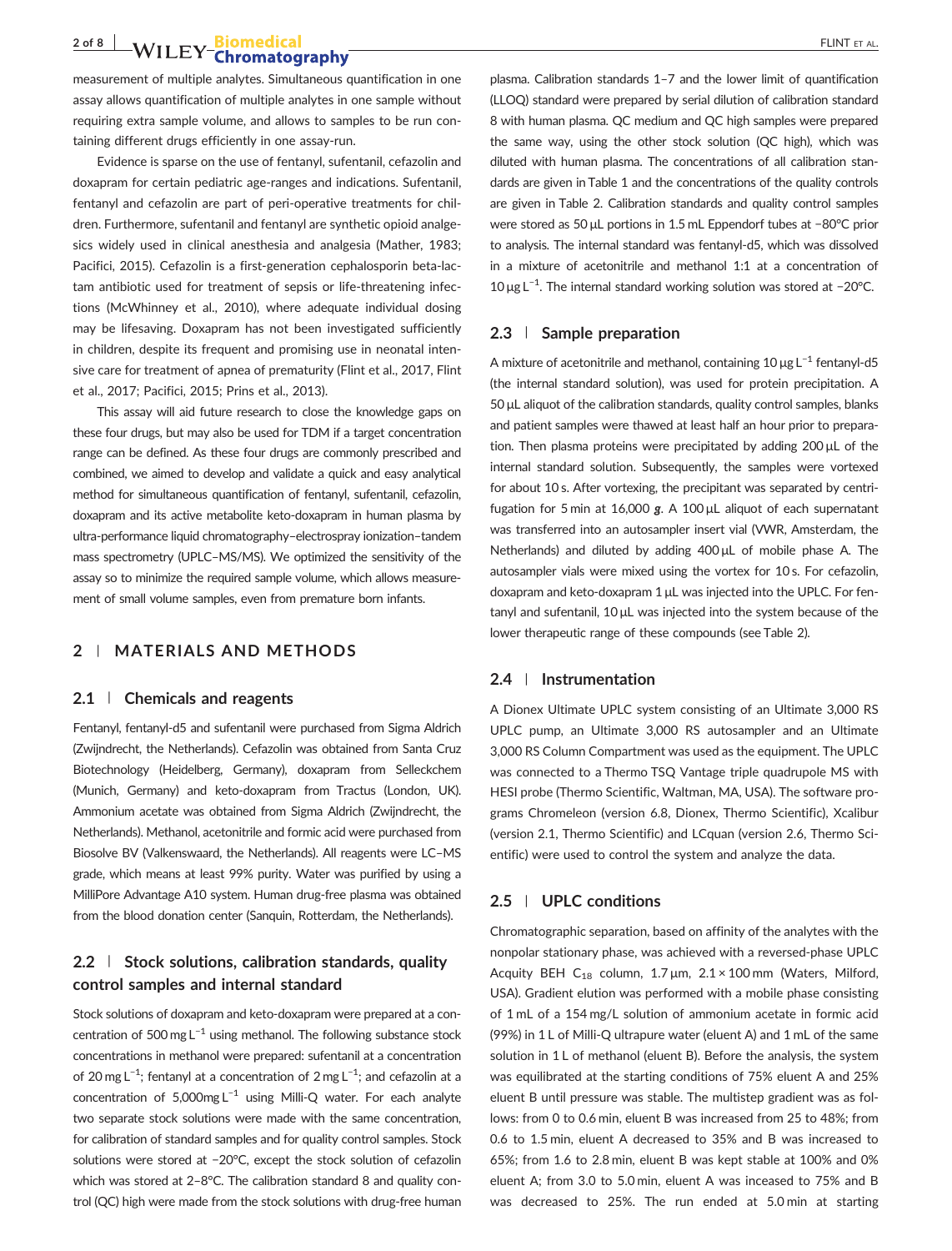**TABLE 1** Concentrations of all calibration standards and lower limit of quantitation (LLOQ) standard

| Analyte       | LLOQ $(\mu g L^{-1})$ | S1 ( $\mu$ g L <sup>-1</sup> ) | S2 ( $\mu$ g L <sup>-1</sup> ) | S3 ( $\mu$ g L <sup>-1</sup> ) | S4 ( $\mu$ g L <sup>-1</sup> ) | S5 ( $\mu$ g L <sup>-1</sup> ) | S6 ( $\mu$ g L <sup>-1</sup> ) | S7 ( $\mu$ g L <sup>-1</sup> ) | S8 ( $\mu$ g L <sup>-1</sup> ) |
|---------------|-----------------------|--------------------------------|--------------------------------|--------------------------------|--------------------------------|--------------------------------|--------------------------------|--------------------------------|--------------------------------|
| Fentanyl      | 0.10                  | 0.10                           | 0.50                           | 1.0                            | 2.5                            | 4.0                            | 5.0                            | 8.0                            | 10                             |
| Sufentanil    | 0.25                  | 1.0                            | 5.0                            | 10                             | 25                             | 40                             | 50                             | 80                             | 100                            |
| Cefazolin     | 1.000                 | 1.000                          | 5.000                          | 10,000                         | 25,000                         | 75.000                         | 80,000                         | 90,000                         | 100,000                        |
| Doxapram      | 50                    | 100                            | 500                            | 1.000                          | 2,500                          | 4.000                          | 5.000                          | 8.000                          | 10,000                         |
| Keto-doxapram | 50                    | 50                             | 100                            | 250                            | 500                            | 1.000                          | 2.000                          | 4.000                          | 5,000                          |

S, Calibration standard.

#### TABLE 2 Concentrations of all quality controls

| Analyte       | QC low<br>$(\mu g L^{-1})$ | QC medium<br>$(\mu g L^{-1})$ | QC high<br>$(\mu g L^{-1})$ |
|---------------|----------------------------|-------------------------------|-----------------------------|
| Fentanyl      | 0.5                        | 2.5                           | 7.5                         |
| Sufentanil    | 2.0                        | 10                            | 30                          |
| Cefazolin     | 4.000                      | 25,000                        | 70,000                      |
| Doxapram      | 400                        | 2.500                         | 7.000                       |
| Keto-doxapram | 150                        | 850                           | 3,000                       |

QC, Quality control.

conditions. Temperature for the column oven was set at 50°C and for the autosampler at 15°C.

The separation was performed by gradient elution using mobile phase A (1 mL of 2 M ammonium acetate in formic acid 99%), in 1 L Milli-Q water and mobile phase B (1 mL of 2 M ammonium acetate in formic acid 99%), in 1L methanol with a total flow rate of 0.4 mL min<sup>-1</sup>. Mobile phase B was kept at 25% from 0.0 to 0.6 min, then at 48%, from 0.6 to 1.5 min mobile phase B at 65%, then from 1.6 to 2.8 min at 100%, from 3.0 to 5.0 min mobile phase B was kept at 25%. The run ended at 5.0 min at starting conditions. Temperature for the column oven was set at 50°C and for the autosampler at 15°C.

### 2.6 | MS/MS conditions

MS/MS detection was performed in positive mode using selected reaction monitoring (SRM) with electrospray ionization. To optimize the MS/MS parameters to detect the most intense signal of each analyte, solutions of 1 mg L<sup>-1</sup> were directly infused in methanol by addition of the mobile phase (75% mobile phase A and 25% mobile phase B) from the LC at a flow rate of 0.4mLmin<sup>-1</sup>. The MS/MS instrument was operated with a capillary spray voltage of 3 kV, vaporizer temperature at 375°C, capillary temperature at 250°C, sheath gas pressure at 50 (arbitrary units), auxiliary nitrogen gas pressure at 20 (arbitrary units) and collision gas pressure at 1.5 mTorr. Specific parameters for each compound are given in Table 3.

#### TABLE 3 MS/MS settings

| Analyte       | Parent ion<br>(m/z) | Product ion<br>(m/z) | Collision<br>energy (V) | S-Lens<br>(V) |
|---------------|---------------------|----------------------|-------------------------|---------------|
| Fentanyl      | 337.4               | 188.2                | 22                      | 124           |
| Fentanyl-d5   | 342.4               | 188.2                | 22                      | 124           |
| Sufentanil    | 387.3               | 238.2                | 18                      | 124           |
| Cefazolin     | 455.1               | 323.0                | 10                      | 80            |
| Doxapram      | 379.3               | 128.1                | 55                      | 135           |
| Keto-doxapram | 393.2               | 214.1                | 26                      | 150           |

## 2.7 | Assay validation

Validation of the method was performed according to the US Food and Drug Administration (2003) guidelines for bioanalytical methods. The following validation parameters were investigated: linearity, LLOQ and upper limit of quantification (ULOQ), accuracy, repeatability, reproducibility, stability and matrix effect.

#### 2.7.1 <sup>|</sup> Linearity

To investigate the linearity of the method, a blank sample (without internal standard), a zero sample (blank with internal standard) and eight calibration standards in duplicate were prepared and analyzed. Calibration curves were generated by plotting the theoretical standard concentration vs the ratio of the standard peak area to the internal standard area. The determination coefficient  $(R^2)$  should be at least 0.9950. The relative standard deviation (RSD) of the calculated concentrations of the standard concentrations was required to be <15%, except at the LLOQ, where it should not deviate by more than 20%. It was decided to apply weighting 1/x, which means that standards with the lowest concentrations are more important for the calibration line than standards with highest concentrations (Saar et al., 2010). The calibration curves were formed using the peak area ratios for the analytes and their corresponding internal standard (response) vs the concentrations applying linear least square regression with a weighing factor of 1/x and excluding of the origin.

# 2.7.2 | LLOQ and ULOQ

The LLOQ was measured by analyzing the LLOQ standard six times in a row. Mean and standard deviation of the response ratios of the six samples were measured. The response of the analyte should be at least 5 times the response compared with the response of the blank. Precision and accuracy were calculated and should be ≤20% and the accuracy should be between 80 and 120%. The highest standard of the calibration curve was used as the ULOQ.

#### 2.7.3 <sup>|</sup> Accuracy

Accuracy was measured by measuring three concentrations (QC‐H, QC‐M and QC‐L) six times on the same day. The percentage difference between the measured concentration and the theoretical concentration, known as the relative standard deviation (RSD), was required to be <15%.

#### $2.7.4$  | Repeatability and reproducibility

The repeatability was tested by analyzing three QC levels six times on the same day. The reproducibility was tested by analyzing three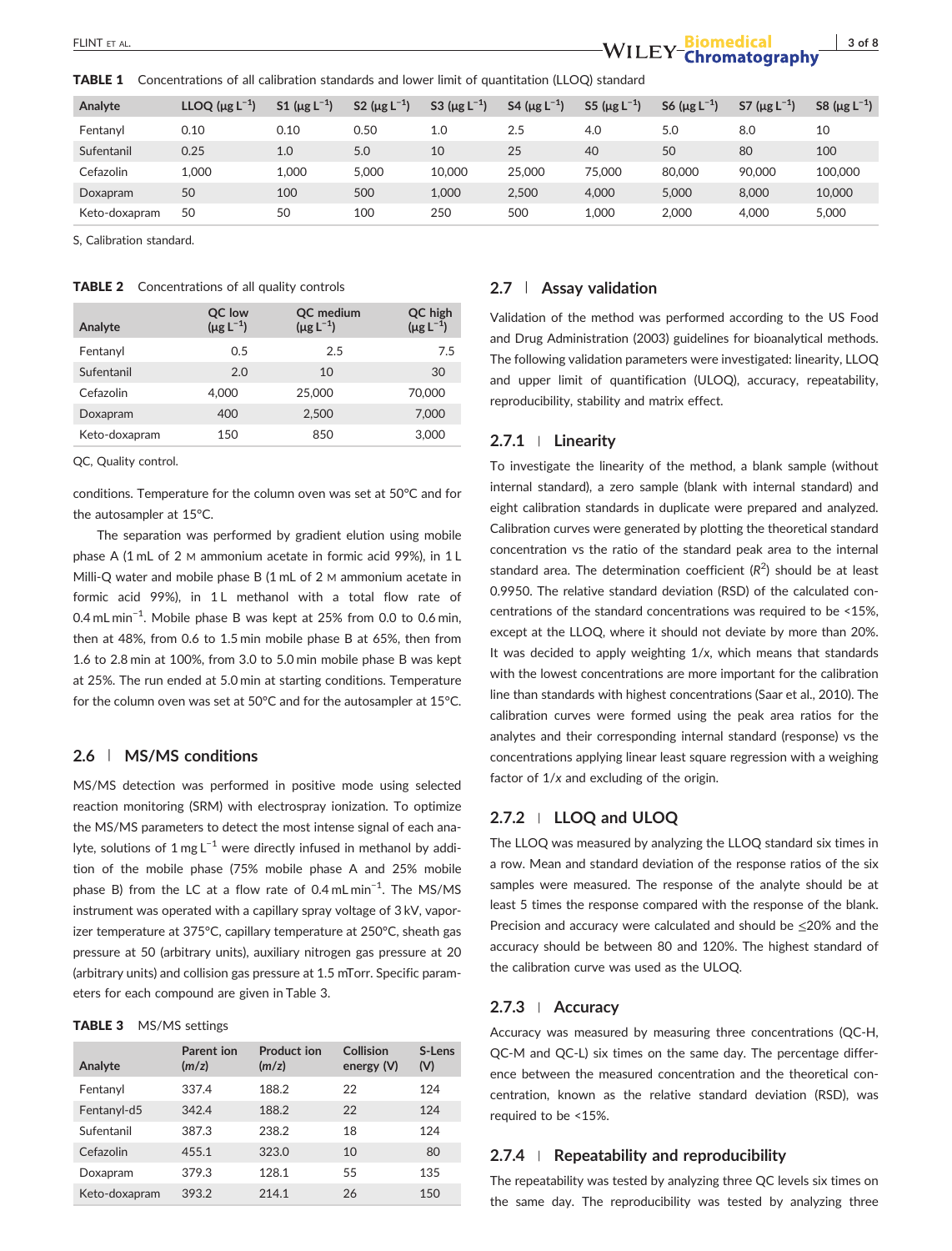concentrations in duplicate on six different days. The requirement for both parameters was an RSD <15%.

#### $2.7.5$  | Stability

Autosampler stability was determined by storing QC samples ( $n = 2$  per concentration) after sample preparation in the autosampler for 24, 48, 72 and 120 h. Response ratios were measured and compared with response ratios of samples kept at −80°C prior to preparation. After sample preparation, samples were directly analyzed. Recovery was required to be between 90 and 110%.

#### 2.7.6 <sup>|</sup> Matrix effect

It is important to measure matrix effects and absolute recoveries in the development of an LC–MS/MS method since ion suppression and ion enhancement effects can be expected owing to interferences by matrix compounds, stable‐isotope‐labeled internal standards and co-eluting compounds (Van Eeckhaut et al., 2009). In order to check whether the precision, the reproducibility and the stability of the concentration‐signal ratio are affected by interference of the matrix analytes, the method described by Matuszewski et al. (2003) was used. Five different lots of human plasma were used. To two concentration levels (QC low and QC high, both in duplicate), the analytes were added before and after extraction, which served to calculate the recovery. Also, a set of six academic samples was evaluated with only Milli‐Q ultrapure water instead of plasma. Matrix effects were calculated as follows:

peak area of analyte spiked after extraction/peak area of analyte prepared in Milli‐Q ultrapure water × 100%.

The process efficiency was calculated as the percentage ratio of the area of the analytes spiked before extraction and the ones prepared in Milli‐Q ultrapure water. The mean and RSD were calculated of matrix effects, process efficiency and recovery. In the ideal situation, the mean matrix effects, process efficiency and recovery are between 80 and 120%, and the RSD of both parameters is ≤15%. Furthermore, for each analyte, the internal standard normalized matrix effect should also be calculated by dividing the matrix effect of the analyte by the matrix effect of the IS. The RSD of the internal standard‐normalized matrix effect calculated from the different lots of matrix should not be greater than 15%.

#### 2.8 | Clinical application

The method was developed for the analysis of plasma samples from a pharmacokinetic study and may also be used for TDM, if this can be proven clinically valuable. For the validation of the assay for clinical practice, clinical application and research purposes the method was applied to quantify doxapram, keto‐doxapram and fentanyl in plasma of preterm infants participating in a clinical study. The Erasmus Medical Center ethics review board approved the protocol and written informed consent from parents/legal guardians was obtained prior to study initiation (MEC‐2014‐067, ClinicalTrials.gov by NCT02421068). This observational prospective multicenter study was performed between September 2014 and June 2017 at the Departments of Neonatology of the Radboud University Medical Centre in Nijmegen, Maastricht University Medical Centre in Maastricht,

Maxima Medical Centre in Veldhoven and Sophia Children's Hospital in Rotterdam. Neonates routinely received doxapram (Dopram®, Manage, Belgium) for treatment of apnea of prematurity starting with a loading dose of 2.5 mg kg<sup>-1</sup> bodyweight in 15 min, followed by a maintenance starting dose of 2.0 mg kg<sup>-1</sup> h<sup>-1</sup>, either by continuous intravenous infusion or continuous gastro-enteral administration. Fentanyl (Bipharma, Almere, the Netherlands) was indicated for comfort as an intravenous continuous infusion of 0.5–2.0  $\mu$ g kg<sup>-1</sup> h<sup>-1</sup> or as a bolus injection of 0.5-3.0  $\mu$ g kg<sup>-1</sup>.

# 3 | RESULTS

#### 3.1 | Linearity

Linearity was achieved for each analyte in the range between the LLOQ and the ULOQ (Table 2), with all RSDs to be <15% and the determination coefficient  $(r^2)$  to be at least 0.995. The calibration curves showed that a regression with a weighting factor of 1/x best described the dataset over the range for all analytes. Figure 1 shows the ion chromatograms obtained after the analysis of the lowest plasma calibrator standard for all the analytes, and the corresponding retention times of each analyte (see Table 1).

# 3.2 | LLOQ and ULOQ

The results for the LLOQ for cefazolin, keto‐doxapram and fentanyl did not meet the initial requirements. Therefore, the LLOQ for these analytes was set to calibration standard 1, which was acceptable. The results of determination of LLOQ and ULOQ are shown in Table 4.

#### 3.3 | Accuracy, repeatability and reproducibility

The RSD of accuracy, repeatability and reproducibility data were within the requirement of an RSD <15% (Table 4).

# 3.4 | Stability

Except for cefazolin and keto-doxapram, the recovery of all QCs was between 90 and 110%, indicating that they were stable for at least 120 h when stored in the autosampler at 15°C. Cefazolin was only stable for 72 h and keto-doxapram only for 48 h.

#### 3.5 | Matrix effect

Matrix effects and absolute recoveries in the development of the LC– MS/MS method are shown in Table 5. The method described by Matuszewski et al. (2003) showed that fentanyl, sufentanil, cefazolin, doxapram and keto‐doxapram experienced neither matrix effect nor an effect from the sample preparation. A good recovery was achieved for all analytes.

### 3.6 | Clinical application

A total of 618 samples were collected from a pediatric cohort of preterm infants ( $n = 157$ ), consisting of 92 infants who received fentanyl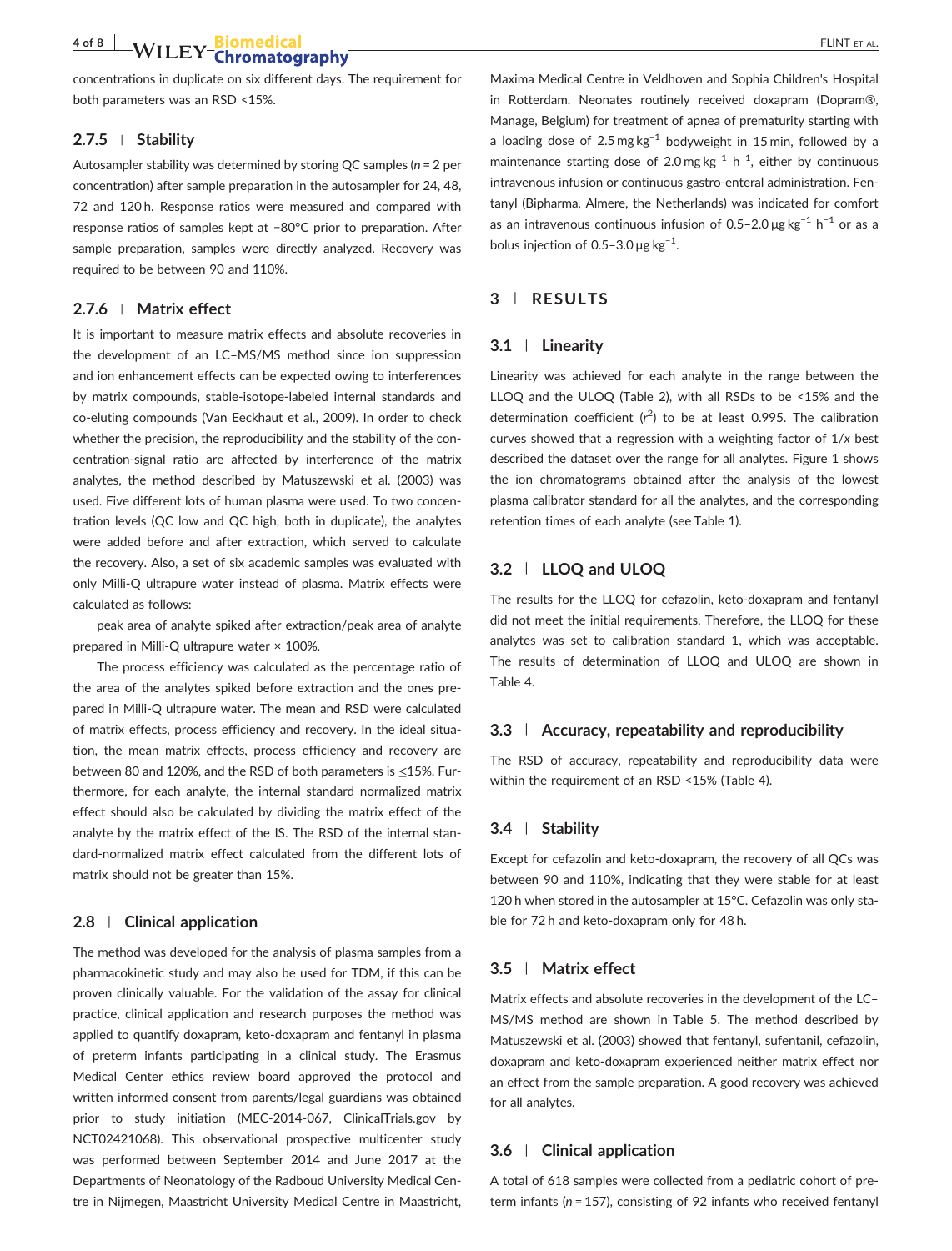

FIGURE 1 Ion chromatograms of all analytes and internal standard in lowest concentration calibration standard 1 (see Table 1). For the ion chromatograms of sufentanil and fentanyl, 10 μL was injected, and for cefazolin, doxapram and keto‐doxapram the injection volume was 1 μL. RT, Retention time; AA, automatic integrated area

and 65 infants with doxapram. Eleven samples were collected from six patients from the cohort of 157 infants who received fentanyl and doxapram simultaneously. The median gestational age of the fentanyl cohort was 27.1 weeks (range 24.3–31.2 weeks), median postnatal age at start of drug therapy was 4.5 days (range 0–68 days) and median body weight at start of drug therapy was 968 g (range 465–3,000 g). The median gestational age of the doxapram cohort was 26.1 weeks (range 24.0–29.4 weeks), median postnatal age at start of drug therapy was 17 days (range 1–52 days) and median body weight at start of drug therapy was 960 g (range 650–1,520 g).

Fentanyl was quantified in 370 samples from 92 patients, and doxapram and keto‐doxapram in 248 samples from 65 patients. For fentanyl, 78 (21%) of the 370 samples were measured below the LLOQ, and 19 (5%) below the LOD. For doxapram 29 (12%) and for keto‐doxapram, 33 (13%) of the 248 samples were below the LLOQ, and eight (3%) doxapram and six (2%) keto-doxapram measurements were below the LOD. For doxapram, three (1.2%) samples were measured above the ULOQ.

# 4 | DISCUSSION

We developed a robust UPLC–MS method for simultaneous quantification of fentanyl, sufentanil, cefazolin, doxapram and its active metabolite keto-doxapram according to US Food and Drug Administration guidelines. The easy sample preparation, small required sample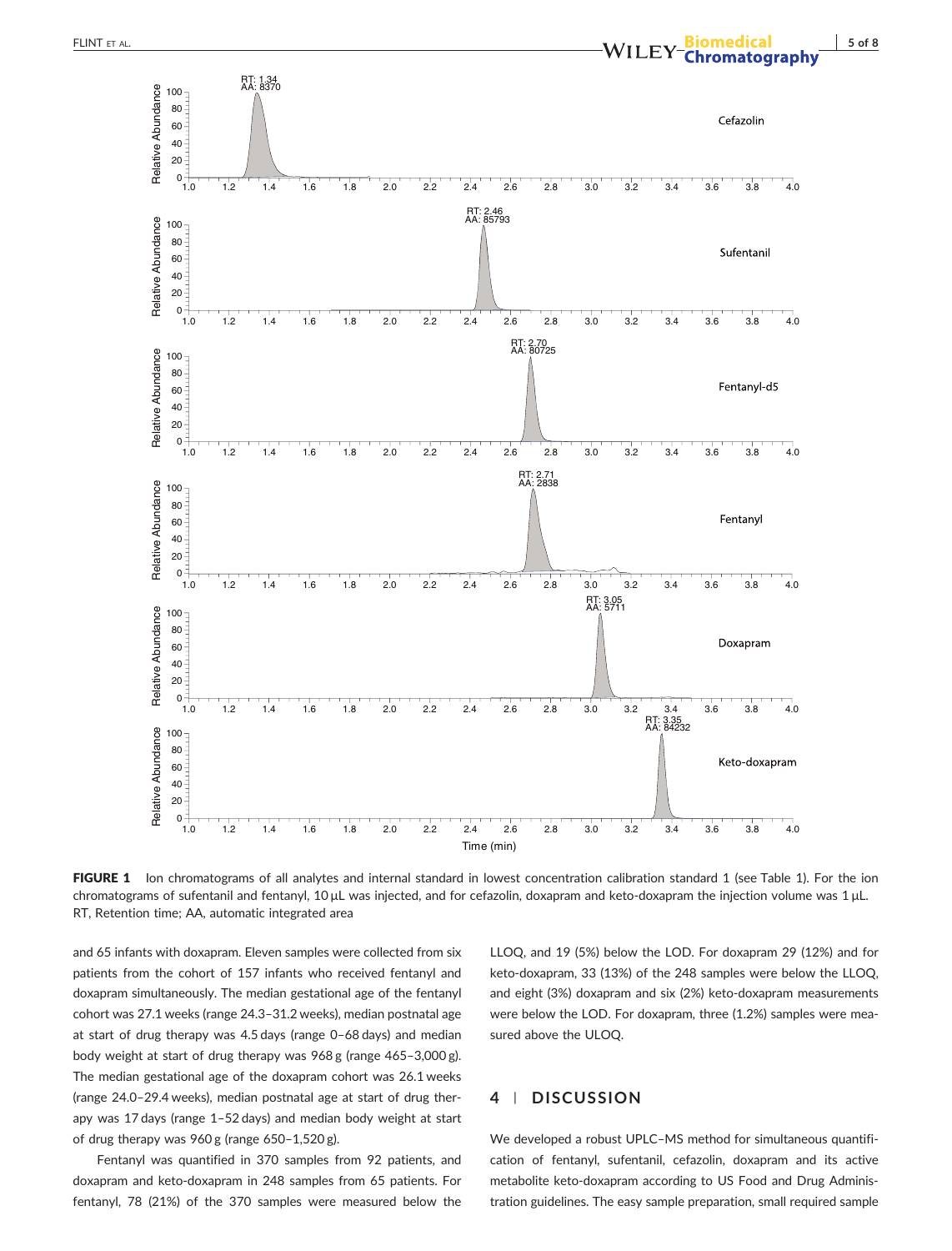# of 8 | WILEY<sup>-</sup>Chromatography **FLINT ET AL.**

**TABLE 4** Validation results  $(n = 6)$ 

| Analyte       | QC     | Accuracy, RSD (%)          | Repeatability (within-run precision) |                                |                   | Reproducibility (between-run precision) |                                |                   | <b>LLOQ</b>      | <b>ULOO</b>      |
|---------------|--------|----------------------------|--------------------------------------|--------------------------------|-------------------|-----------------------------------------|--------------------------------|-------------------|------------------|------------------|
|               |        |                            | Mean $(\mu$ g L <sup>-1</sup> )      | SD ( $\mu$ g L <sup>-1</sup> ) | <b>RSD (%)</b>    | Mean $(\mu g L^{-1})$                   | SD ( $\mu$ g L <sup>-1</sup> ) | <b>RSD (%)</b>    | $(\mu g L^{-1})$ | $(\mu g L^{-1})$ |
| Fentanyl      | M<br>н | $-2.7$<br>$-2.7$<br>$-3.4$ | 0.46<br>2.1<br>6.8                   | 0.01<br>0.05<br>0.09           | 1.5<br>2.4<br>1.3 | 0.51<br>2.00<br>6.82                    | 0.02<br>0.03<br>0.15           | 3.9<br>1.5<br>2.2 | 0.10             | 10.0             |
| Sufentanil    | M<br>H | 3.0<br>$-0.2$<br>$-1.8$    | 5.7<br>26.7<br>53.1                  | 0.06<br>0.44<br>1.03           | 1.0<br>1.7<br>1.9 | 5.60<br>25.5<br>52.5                    | 0.14<br>0.56<br>1.47           | 2.5<br>2.2<br>2.8 | 0.25             | 50.0             |
| Cefazolin     | M<br>н | 8.0<br>0.4<br>0.9          | 6.6<br>32.1<br>101.6                 | 0.12<br>0.39<br>1.48           | 1.7<br>1.2<br>1.5 | 6.57<br>30.9<br>104.2                   | 0.23<br>0.34<br>1.25           | 3.5<br>1.1<br>1.2 | 1.000            | 100,000          |
| Doxapram      | M<br>H | 3.2<br>3.0<br>$-1.2$       | 0.42<br>2.15<br>3.46                 | 0.01<br>0.04<br>0.06           | 1.4<br>1.9<br>1.8 | 0.43<br>2.22<br>3.57                    | 0.02<br>0.02<br>0.05           | 4.7<br>0.9<br>1.4 | 50               | 4,500            |
| Keto-doxapram | M<br>н | $-4.8$<br>3.2<br>1.7       | 0.16<br>0.88<br>3.43                 | 0.00<br>0.02<br>0.08           | 1.5<br>2.1<br>2.4 | 0.18<br>0.77<br>3.43                    | 0.01<br>0.02<br>0.12           | 5.7<br>2.6<br>3.5 | 50               | 5,000            |

QC, Quality control; L, low; M, medium; H, high; SD, standard deviation; RSD, relative standard deviation; ULOQ, upper limit of quantification.

**TABLE 5** Matrix effect, recovery and process efficiency

| Analyte       | Matrix effect,<br>mean $(\%)$ | Recovery,<br>mean $(\%)$ | Process efficiency,<br>mean $(\%)$ |
|---------------|-------------------------------|--------------------------|------------------------------------|
| Fentanyl      | 113.3                         | 102.2                    | 115.9                              |
| Sufentanil    | 108.8                         | 93.5                     | 101.7                              |
| Cefazolin     | 108.0                         | 90.1                     | 97.4                               |
| Doxapram      | 111.3                         | 92.5                     | 102.9                              |
| Keto-doxapram | 99.9                          | 99.2                     | 99.1                               |

volume of 50 μL human plasma and short run time of 5.0 min perfectly met the objectives. We were able to analyze one plasma sample to simultaneously quantify multiple drugs that were part of one treatment, and combine samples with different drugs to be measured in one assay run.

Previously reported methods for quantification of these analytes concerned one of these analytes (with or without their metabolites) per assay or in a combination with other drugs. These combinations mostly concerned multiple drugs from the same drug class, i.e. sufentanil or fentanyl with other analgosedatives by Nosseir et al. (2014) and Fernandez Mdel et al. (2013), or cefazolin with betalactams by Carlier et al. (2012) and Kirziazopoulos et al. (2017). Our assay concerned four drugs from three different anatomical therapeutic chemical classes: fentanyl and sufentanil as nervous system drugs; cefazolin as an anti‐infective drug; and doxapram as a respiratory drug. Herewith, our assay enables the quantification of four drugs in one sample simultaneously following one sample injection. This may be valuable for TDM as well as for research, concerning patients using a combination of these drugs as part of a particular treatment protocol. The burden to the patient may be reduced compared with a separate assay per drug, which is especially important concerning vulnerable (preterm) infants. Furthermore, samples with different drugs may be combined in one single run, which may improve the efficiency of the laboratory process.

In general, for all analytes, our assay performed better than or comparable to prior reported assays, even in comparison with assays measuring only a single analyte, which makes it easier to achieve good performance on run time, required sample volume and matrix effects (Aranda et al., 1988; Carlier et al., 2012; Clavijo et al., 2011; Fernandez Mdel et al., 2013; Hisada et al., 2013; Kiriazopoulos et al., 2017; LeGatt et al., 1986; Lillico et al., 2016; Mahlke et al., 2014; Nichol et al., 1980; Nosseir et al., 2014; Palleschi et al., 2003; Parker et al., 2016; Robson & Prescott, 1977; Saari et al., 2012; Suzuki et al., 2017). Furthermore, most assays use a different drug as an internal standard, whereas we used a deuterated form of fentanyl, which shows better comparable behavior to the analytes that are measured than using a different drug. Next, our sample preparation consisted of a simple one‐step protein precipitation method, whereas in most studies solid‐phase extraction is prescribed, or a liquid–liquid extraction with an evaporation and/or ultrafiltration step, or other additional steps.

For sufentanil, other reported assays required more plasma volume and a more complex sample preparation compared with our assay (Nosseir et al., 2014; Palleschi et al., 2003; Saari et al., 2012). Concerning doxapram, four of the five reported assays date from the 1990s (Aranda et al., 1988; LeGatt et al., 1986; Nichol et al., 1980; Robson & Prescott, 1977) and are inferior to our assay with respect to the use of a different drug for internal standard, sample preparation which requires an evaporation step, higher LLOQ, larger sample volume required, a longer run time and two assays not being able to measure keto-doxapram. The recently published assay by Suzuki et al. (2017) required only a 25 μL plasma volume compared with our 50 μL, and an LLOQ for doxapram of 20 μg L<sup>-1</sup> compared with our 50 μg L−<sup>1</sup> . On the other hand, Suzuki et al. needed a 12 min run time and used propranolol as an internal standard, where we needed a 5 min run time and used deuterated fentanyl, and our sample preparation required fewer operational steps. Regarding cefazolin, multiple assays have been reported with comparable performance (Carlier et al., 2012; Kiriazopoulos et al., 2017; Lillico et al., 2016; Parker et al., 2016). The reported fentanyl assays required larger sample volumes except for Hisada et al. (2013), who needed only 20 μL and reached a lower LLOQ of 0.05  $\mu$ g L<sup>-1</sup> compared with our 0.1  $\mu$ g L<sup>-1</sup>.

Except for cefazolin and keto-doxapram, the stability of all analytes was good, which means they were stable for at least 120 h when stored in the autosampler at 15°C. Cefazolin was only stable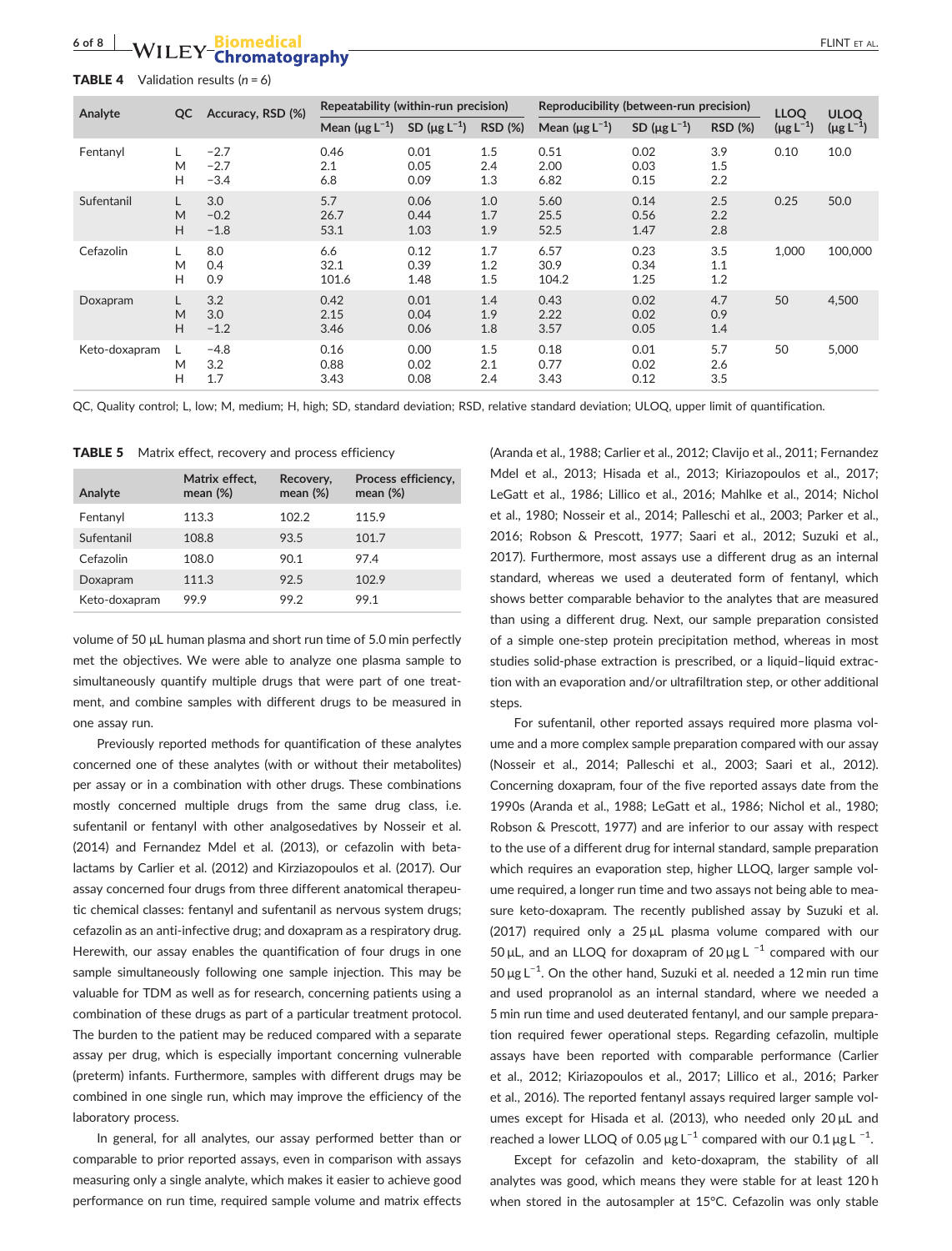for 72 h and keto‐doxapram only for 48 h at 15°C. Suzuki et al. (2017) tested the stability of keto-doxapram for 48 h at 10°C for autosampler conditions and also found it to be stable for that time. Stability during three cycles of freezing and thawing, and freezer stability studies of the analytes in the matrix are not presented because they were already carried out in previous published papers and do not depend on the analytical method. No relevant effects of freezing and thawing were found for all analytes, together with good stability at −20°C for 4 weeks (Clavijo et al., 2011; Kiriazopoulos et al., 2017; Mahlke et al., 2014; Nosseir et al., 2014; Palleschi et al., 2003; Parker et al., 2016; Saari et al., 2012; Suzuki et al., 2017).

Our assay fulfilled the desired criteria for accuracy, repeatability and reproducibility. Furthermore, for all analytes a good recovery was achieved and matrix effects were measured. These indicated the absence of interferences by matrix compounds, stable isotope‐labeled internal standard and co-eluting compounds that may cause ion suppression and ion enhancement.

The ranges for linearity for all analytes were perfectly suitable for clinical pharmacology research, as well as for possible TDM purposes. The assay was successfully validated for clinical practice and research purposes for fentanyl and doxapram. Fentanyl was quantified in 370 plasma samples from 92 preterm infants, and doxapram and keto‐ doxapram in 248 plasma samples from 65 preterms. The considerably high proportion of samples below the LLOQ (21% for fentanyl, 12% for doxapram, 13% for keto‐doxapram) was due to the objective of the study of investigating drug pharmacokinetics. Therefore, to estimate the clearance of the investigated drugs, opportunistic sample collection was allowed up to and beyond the time at which the plasma concentrations decreased below the LLOQ. All samples collected during continuous administration of both drugs were all above the LLOQ for all three analytes, and only above ULOQ for three doxapram samples shortly after a bolus administration. In conclusion, the assay performed well for samples in clinical practice. Furthermore, investigation is currently in progress in which this method has been applied to several pharmacokinetic studies in preterm infants up to elderly patients.

Despite the good performance, our assay has certain limitations. First, the stability of cefazolin and keto‐doxapram did not reach the desired 120 h at 15°C in the autosampler. However, as performance of the assay was finished within 48 h, this did not create a problem in practice. Second, although the plasma volume of 50 μL for performing the assay was small, this may be too much for some preterm infants, and for quantification of multiple drugs requiring the use of different assays. Third, the LLOQ of certain analytes in our assay was higher than some reported assays quantifying a single analyte. This is due to our goal of quantifying multiple analytes in one run simultaneously, which makes it more difficult to achieve maximal performance for all analytes. Nevertheless, the LLOQs of our assay all meet the clinically required limits of quantification. Fourth, the assay did not include inactive metabolites as these are not relevant for clinical practice. Therefore, only keto‐doxapram was included being the active metabolite of doxapram.

It has been suggested that TDM should be implemented as a supportive tool for analgosedation for fentanyl and sufentanil, which may help physicians increase patient comfort regarding intra- and inter-

FLINT ET AL. 7 of 8

operative interventions (Nosseir et al., 2014). The value of TDM has also been suggested for beta‐lactam antibiotics (Huttner, Harbarth, Hope, Lipman, & Roberts, 2015). Quantification of doxapram and keto‐doxapram during therapeutic dosages of doxapram may be relevant to improve successful therapy even further in the treatment of apnea of prematurity (Hayakawa et al., 1986) and for evaluation of safety (Barbe et al., 1999).

# 5 | CONCLUSIONS

We have developed a method for the simultaneous quantification of fentanyl, sufentanil, cefazolin, doxapram and keto‐doxapram in 50 μL human plasma within a run time of only 5.0 min. This greatly facilitates further research into these drugs as well as possible TDM purposes, even in the smallest plasma volumes obtained from preterm infants.

#### ACKNOWLEDGMENTS

The authors value highly the cooperation of all nurses and employees of the Neonatal Intensive Care Units in the Netherlands participating to the DINO‐study: Erasmus Medical Center, Rotterdam; Radboudumc, Nijmegen; Máxima Medical Center, Veldhoven; Maastricht Medical Center, Maastricht.

#### **ORCID**

Robert B. Flint <http://orcid.org/0000-0002-3658-594X>

#### REFERENCES

- Aranda, J. V., Beharry, K., Rex, J., Linder, N., & Blanchard, P. (1988). High pressure liquid chromatographic microassay for simultaneous measurement of doxapram and its metabolites in premature newborn infants. Journal of Liquid Chromatography, 11(14), 2983–2991.
- Barbe, F., Hansen, C., Badonnel, Y., Legagneur, H., Vert, P., & Boutroy, M. J. (1999). Severe side effects and drug plasma concentrations in preterm infants treated with doxapram. Therapeutic Drug Monitoring, 21(5), 547–552.
- Carlier, M., Stove, V., Roberts, J. A., Van de Velde, E., De Waele, J. J., & Verstraete, A. G. (2012). Quantification of seven beta‐lactam antibiotics and two beta‐lactamase inhibitors in human plasma using a validated UPLC‐MS/MS method. International Journal of Antimicrobial Agents, 40(5), 416–422.
- Chanques, G., Jaber, S., Barbotte, E., Violet, S., Sebbane, M., Perrigault, P. F., … Eledjam, J. J. (2006). Impact of systematic evaluation of pain and agitation in an intensive care unit. Critical Care Medicine, 34(6), 1691–1699.
- Clavijo, C. F., Thomas, J. J., Cromie, M., Schniedewind, B., Hoffman, K. L., Christians, U., & Galinkin, J. L. (2011). A low blood volume LC‐MS/ MS assay for the quantification of fentanyl and its major metabolites norfentanyl and despropionyl fentanyl in children. Journal of Separation Science, 34(24), 3568–3577.
- Coppini, R., Simons, S. H., Mugelli, A., & Allegaert, K. (2016). Clinical research in neonates and infants: Challenges and perspectives. Pharmacology Research, 108, 80–87.
- Van Eeckhaut, A., Lanckmans, K., Sarre, S., Smolders, I., & Michotte, Y. (2009). Validation of bioanalytical LC‐MS/MS assays: Evaluation of matrix effects. Journal of Chromatography B: Analytical Technology in Biomedicine and Life Sciences, 877(23), 2198–2207.
- Fernandez Mdel, M., Wille, S. M., Kummer, N., Di Fazio, V., Ruyssinckx, E., & Samyn, N. (2013). Quantitative analysis of 26 opioids, cocaine, and their metabolites in human blood by ultra performance liquid